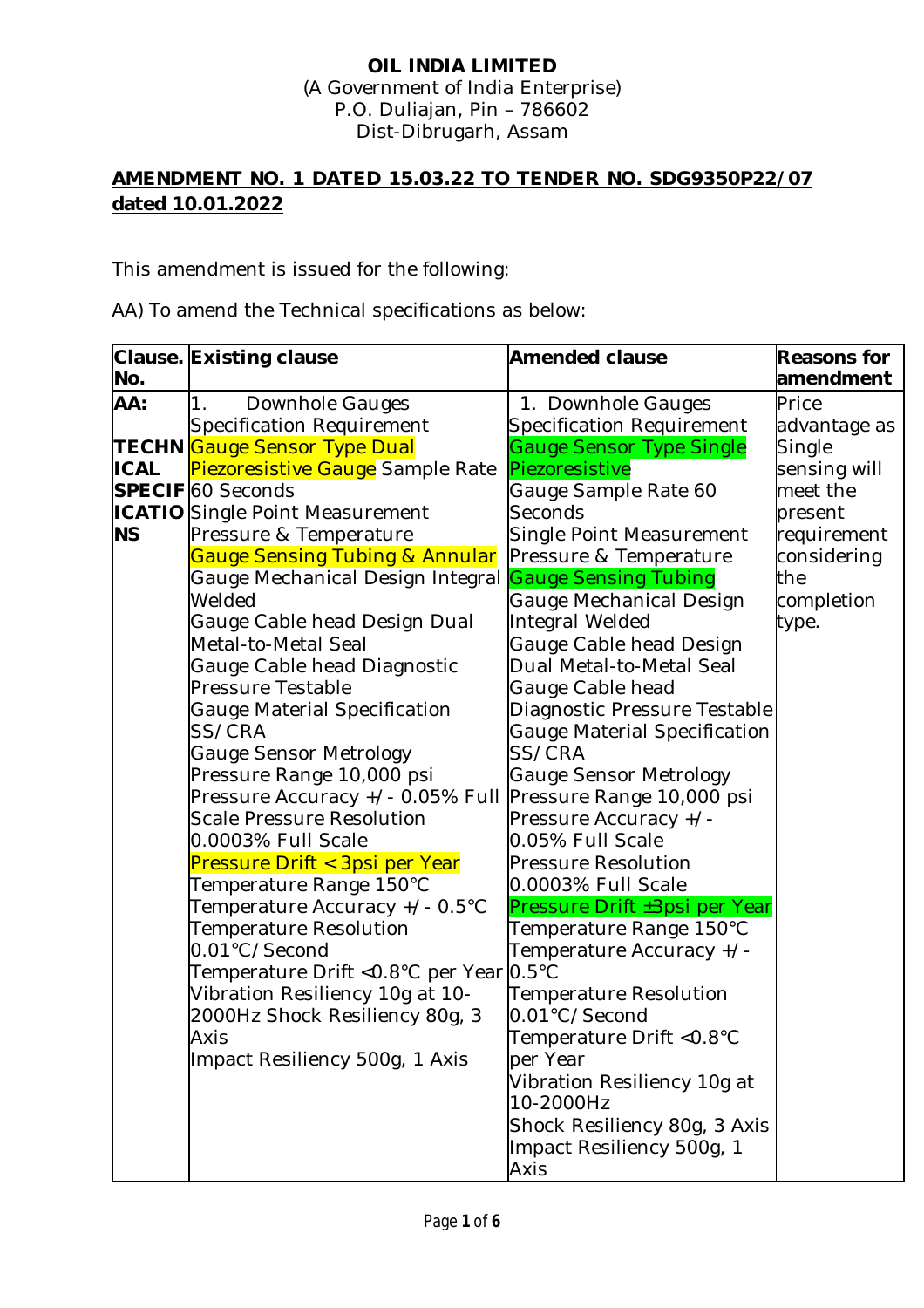| AA:<br><b>TECHN</b><br><b>ICAL</b><br><b>SPECIF</b><br><b>ICATIO</b><br><b>NS</b>  | 2. Downhole Gauge Mandrel<br><b>Specification Requirement</b><br><b>Mandrel Type Dual Sensing</b><br><b>Mandrel Sensing Mode Tubing</b><br>& Annular<br>Mandrel Seal Design Metal-to-<br><b>Metal Mandel Specification</b><br>Mandrel Size 3.5"<br>Mandrel Weight 9.2 ppf<br>Mandrel Material L-80<br>Mandrel Thread VAM TOP<br>Mandrel Connection Box up x<br>Pin down                                                                                                                                                                                                                                                                                                                                                                                                                                                                                                                            | 2. Downhole Gauge<br>Mandrel<br>Specification<br>Requirement<br><b>Mandrel Type Single</b><br>Sensing<br><b>Mandrel Sensing Mode</b><br>Tubing<br>Mandrel Seal Design<br>Metal-to-Metal<br><b>Mandel Specification</b><br>Mandrel Size 3.5"<br>Mandrel Weight 9.2 ppf<br>Mandrel Material L-80<br>Mandrel Thread VAM<br><b>TOP</b><br><b>Mandrel Connection</b><br>Box up x Pin down                                                                                                                                                                                                                                                                                                                                                                                                              | As the gauge<br>in sl-1 above<br>is single<br>sensing, the<br>mandrel<br>should be<br>also single<br>sensing. |
|------------------------------------------------------------------------------------|----------------------------------------------------------------------------------------------------------------------------------------------------------------------------------------------------------------------------------------------------------------------------------------------------------------------------------------------------------------------------------------------------------------------------------------------------------------------------------------------------------------------------------------------------------------------------------------------------------------------------------------------------------------------------------------------------------------------------------------------------------------------------------------------------------------------------------------------------------------------------------------------------|---------------------------------------------------------------------------------------------------------------------------------------------------------------------------------------------------------------------------------------------------------------------------------------------------------------------------------------------------------------------------------------------------------------------------------------------------------------------------------------------------------------------------------------------------------------------------------------------------------------------------------------------------------------------------------------------------------------------------------------------------------------------------------------------------|---------------------------------------------------------------------------------------------------------------|
| AA:<br><b>TECHN</b><br><b>ICAL</b><br><b>SPECIF</b><br><b>ICATIO</b><br><b>INS</b> | 8. Surface Data Acquisition Unit<br>Specification Requirement<br>Downhole Gauge Interface<br>Inclusive<br>Monitoring Mode Real Time &<br><b>Historic</b><br>Unit Expansion Capability Multi<br>Well Capable Minimum Sample<br>Rate 60 Seconds<br>User Interface LCD Touchscreen<br>Integration to existing System<br><b>SCADA Compliant</b><br>Communication Interface<br>RS232/RS485 Communication<br>Protocol MODBUS OPC RTU<br>Data Storage Size 20 million<br>Samples<br>Download Local Data Xfer USB<br>Port<br>Temperature Rating -20°C to<br>$+65^{\circ}$ C<br>Enclosure Ingress Rating NEMA<br>4X/IP66<br>Cell Modem Required for Remote<br>Data Access Yes<br>Data to Client Desk/Mobile<br><b>Required Yes</b><br>Distance from Wellhead to DAQ<br>(Meters) Min 30 m Hazardous<br>Area Certification Zone 2<br>External Power Capable Primary:<br>Solar Power<br>Back-up: 230V AC/50 Hz | 8. Surface Data Acquisition Flexibility in<br>Unit<br>Specification Requirement<br>Downhole Gauge Interface<br>Inclusive<br>Monitoring Mode Real Time<br>& Historic<br>Unit Expansion Capability<br>Multi Well Capable<br>Minimum Sample Rate 60<br>Seconds<br>User Interface LCD with or<br>without Touch Screen<br>(Alpha-Numeric display<br>configuration is not<br>acceptable.)<br>The LCD screens should<br>have operational provision<br>and data transfer capability<br>to USB without the<br>presence of a computer or<br>laptop via buttons.<br>Integration to existing<br>System SCADA Compliant<br>Communication Interface<br>RS232/RS485<br><b>Communication Protocol</b><br>MODBUS OPC RTU<br>Data Storage Size 20<br>million Samples<br>Download Local Data Xfer<br><b>USB Port</b> | options for<br>more vendor<br>participation.                                                                  |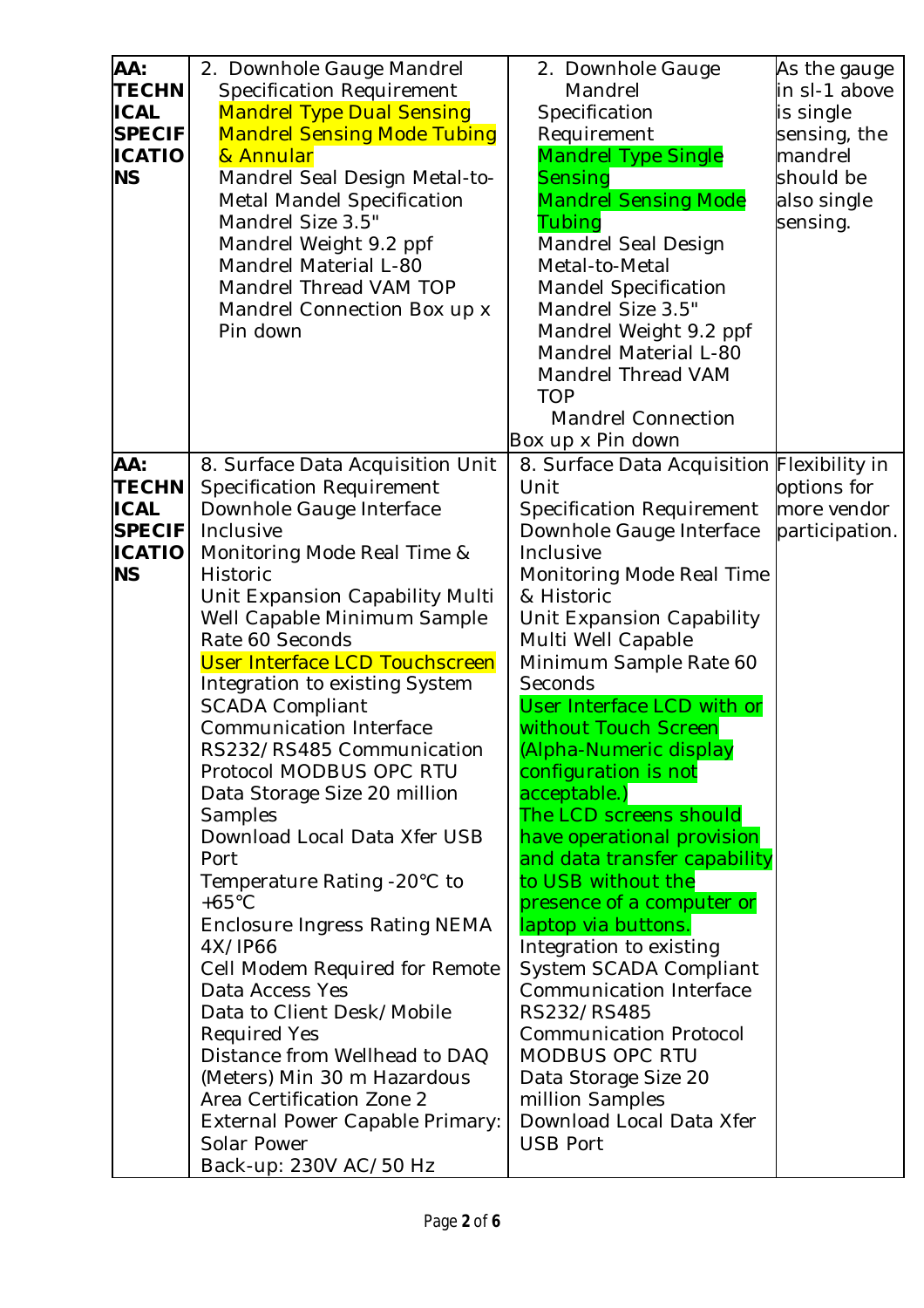|                                                                                   | Lightning Resistance Required                                                                                                                                                                                                                                                                                                                                                                                    | Temperature Rating -20°C<br>to $+65^{\circ}$ C<br><b>Enclosure Ingress Rating</b><br>NEMA 4X/IP66<br>Cell Modem Required for<br>Remote Data Access Yes<br>Data to Client Desk/Mobile<br><b>Required Yes</b><br>Distance from Wellhead to<br>DAQ (Meters) Min 30 m<br>Hazardous Area<br>Certification Zone 2<br><b>External Power Capable</b><br>Primary: Solar Power<br>Back-up: 230V AC/50 Hz<br>Lightning Resistance<br>Required.               |                                                                                                                                                                                                                                                                                                                                                                                     |
|-----------------------------------------------------------------------------------|------------------------------------------------------------------------------------------------------------------------------------------------------------------------------------------------------------------------------------------------------------------------------------------------------------------------------------------------------------------------------------------------------------------|---------------------------------------------------------------------------------------------------------------------------------------------------------------------------------------------------------------------------------------------------------------------------------------------------------------------------------------------------------------------------------------------------------------------------------------------------|-------------------------------------------------------------------------------------------------------------------------------------------------------------------------------------------------------------------------------------------------------------------------------------------------------------------------------------------------------------------------------------|
| AA:<br><b>TECHN</b><br><b>ICAL</b><br><b>SPECIF</b><br><b>ICATIO</b><br><b>NS</b> | 9. Surface Data Acquisition Solar<br>Power<br>Specification Requirement<br>Solar Panels 12V<br><b>Battery Specification AGM</b><br>Battery Backup Redundancy 20<br>Days<br><b>Hazardous Area Certification</b><br>Zone 2<br>Solar Package Ingress Rating<br>NEMA 4X/IP66<br>Solar Power Stand Material Steel<br><b>Battery Box Material Stainless</b><br><b>Steel</b><br>Compatible Mounts Mount for<br>DAQ Unit | 9. Surface Data Acquisition The Surface<br>Solar Power<br>Specification Requirement<br>Solar Panels 12V<br><b>Battery Specification AGM</b><br><b>Battery Backup</b><br>Redundancy 20 Days<br><del>Hazardous Area</del><br>Certification Zone 2<br>Solar Package Ingress<br>Rating NEMA 4X/IP66<br>Solar Power Stand Material<br><b>Steel</b><br><b>Battery Box Material</b><br><b>Stainless Steel</b><br>Compatible Mounts Mount<br>for DAQ Unit | Data<br>Acquisition<br>Solar Power<br>Unit can be<br>installed a<br>further away<br>from DAQ<br>unit to<br>reduce the<br>risk and<br>hence the<br>necessity of<br>ZONE II<br>certification<br>for Solar<br>Power Unit<br>can be<br>waived which<br>will also<br>reduce the<br>cost<br>significantly.<br>However,<br>Zone 2<br>certification<br>will be<br>required for<br>DAQ Unit. |
| AB.<br><b>INSTAL</b><br>LATIO<br><b>N AND</b>                                     | 2. The supplier shall be<br>responsible for Installation &<br>Commissioning of the 02 sets of<br>downhole pressure temperature                                                                                                                                                                                                                                                                                   | The supplier shall be<br>responsible for Installation<br>& Commissioning of the 02<br>sets of downhole pressure                                                                                                                                                                                                                                                                                                                                   | More clarity<br>on pre bid<br>query raised<br>by bidder.                                                                                                                                                                                                                                                                                                                            |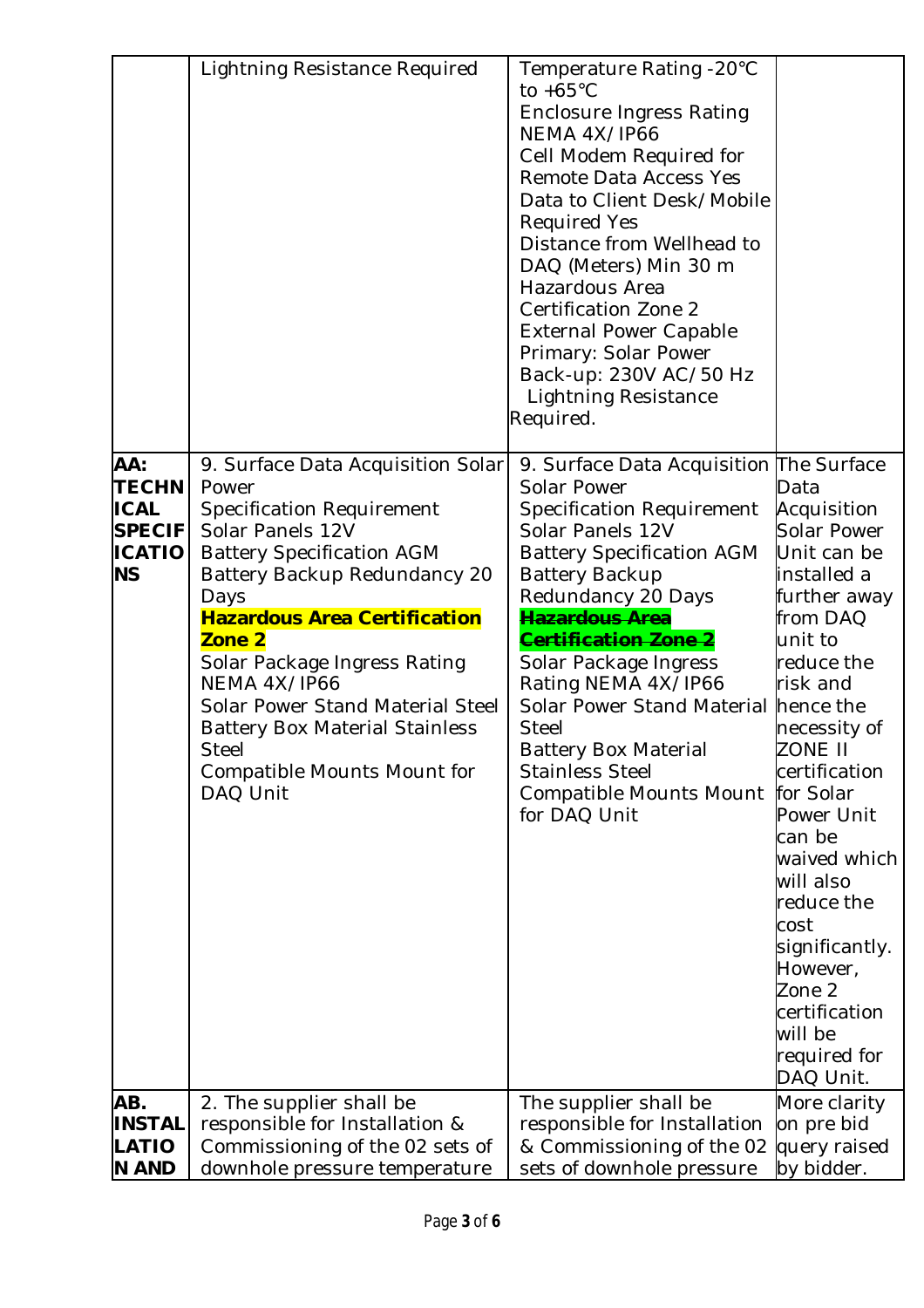| <b>COMMI</b>  | gauges & accessories and bidder                                       | temperature gauges &                                  |  |
|---------------|-----------------------------------------------------------------------|-------------------------------------------------------|--|
| <b>SSIONI</b> | is to quote accordingly.                                              | accessories and bidder is to                          |  |
| <b>NG</b>     | Installation & Commissioning                                          | quote accordingly.                                    |  |
|               | shall include providing necessary                                     | Installation &                                        |  |
|               | manpower service,                                                     | Commissioning shall                                   |  |
|               | commissioning engineer, tools &                                       | include providing necessary                           |  |
|               | tackles and other equipment                                           | manpower service,                                     |  |
|               | required for running in downhole                                      | commissioning engineer,                               |  |
|               | equipment, cables, Cables                                             | tools & tackles and other                             |  |
|               | clamping, tubing hanger fitting,                                      | equipment required for                                |  |
|               | wellhead and downhole                                                 | running in downhole                                   |  |
|               | termination end pressure                                              | equipment, cables, Cables                             |  |
|               | sealing, hydraulic testing as                                         | clamping, tubing hanger                               |  |
|               | applicable and functional                                             | fitting, wellhead and                                 |  |
|               | performance testing for 72 hours                                      | downhole termination end                              |  |
|               | as per specification while OIL or                                     | pressure sealing, hydraulic                           |  |
|               | its nominated agency shall                                            | testing as applicable and                             |  |
|               | provide and operate the rig, and<br>also shall provide hydraulic hand | functional performance<br>testing for 72 hours as per |  |
|               | pump for hydro testing.                                               | specification while OIL or                            |  |
|               |                                                                       | its nominated agency shall                            |  |
|               |                                                                       | provide and operate the rig,                          |  |
|               |                                                                       | and also shall provide                                |  |
|               |                                                                       | hydraulic hand pump for                               |  |
|               |                                                                       | hydro testing.                                        |  |
|               |                                                                       |                                                       |  |
|               |                                                                       | Supply of Spooler, Sheave &                           |  |
|               |                                                                       | any other equipment/tools                             |  |
|               |                                                                       | along with its Operators                              |  |
|               |                                                                       | required for successful I&C                           |  |
|               |                                                                       | will be in the scope of the                           |  |
|               |                                                                       | Supplier and will be                                  |  |
|               |                                                                       | accounted against I&C                                 |  |
|               |                                                                       | scope.                                                |  |
|               |                                                                       | <b>Bidder should provide</b>                          |  |
|               |                                                                       | charges of the                                        |  |
|               |                                                                       | comprehensive package                                 |  |
|               |                                                                       | considering 20 days for I&C                           |  |
|               |                                                                       | per well. The I&C will                                |  |
|               |                                                                       | include running in downhole                           |  |
|               |                                                                       | equipment, cables, cables<br>clamping, tubing hanger  |  |
|               |                                                                       | fitting, wellhead and                                 |  |
|               |                                                                       | downhole termination end                              |  |
|               |                                                                       | pressure sealing, hydraulic                           |  |
|               |                                                                       | testing etc. as applicable and                        |  |
|               |                                                                       | successful preliminary                                |  |
|               |                                                                       | testing of the complete set-                          |  |
|               |                                                                       | up including the surface                              |  |
|               |                                                                       | equipment/DAQ.                                        |  |
|               |                                                                       |                                                       |  |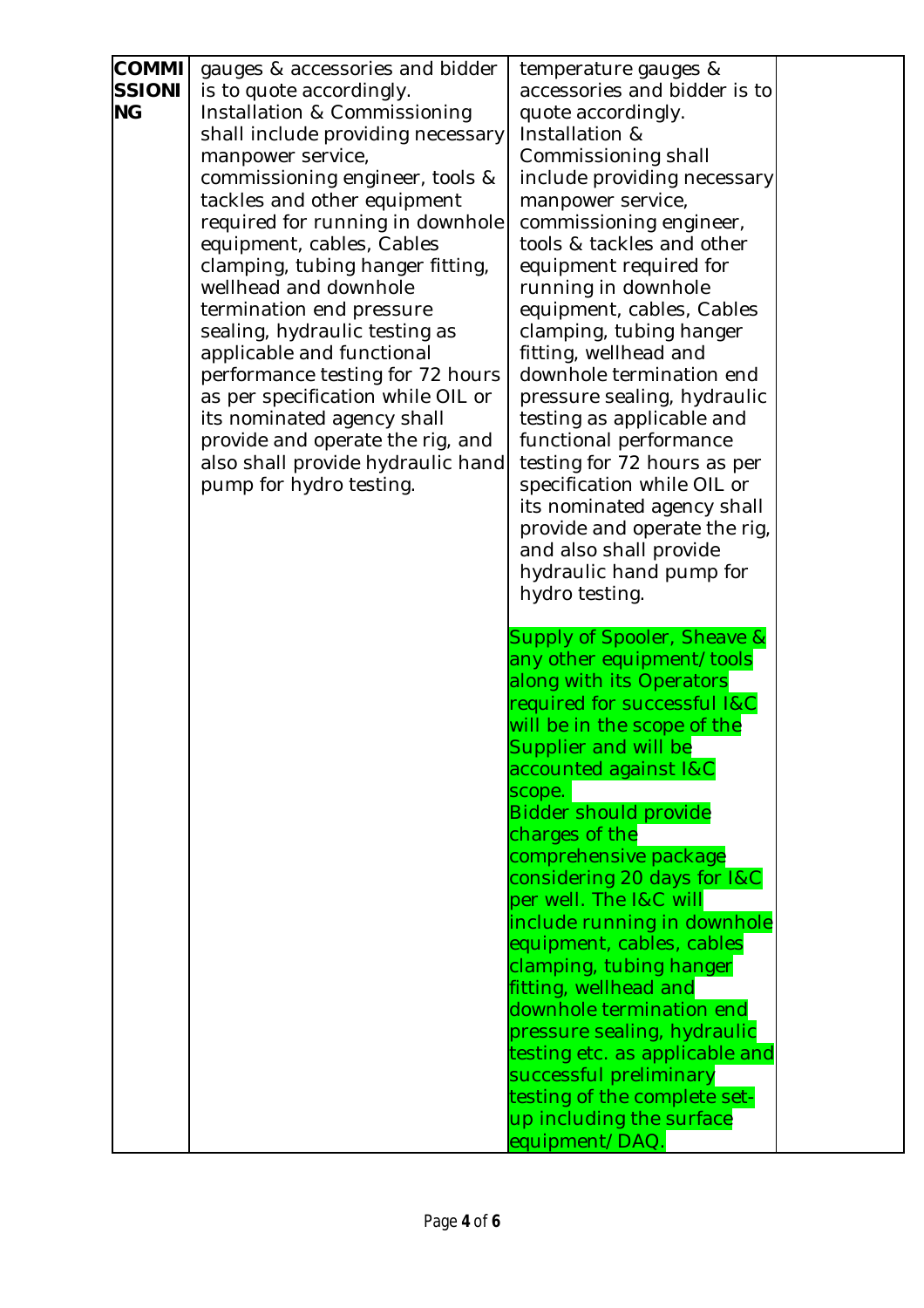|                                                        |                                                                                                                                                                                                                                                                                                                      | Final installation of the<br>surface equipment after<br>removal of the<br>Drilling/Workover Rig from<br>the wellsite and subsequent<br>performance testing of the<br>system for 72 hours as per<br>specification will also be part<br>of the I&C scope.<br>Performance testing will be<br>considered successful only<br>when the system performs<br>uninterruptedly for 72 hrs.                                                                               |                                                                                                                                                                                                                                  |
|--------------------------------------------------------|----------------------------------------------------------------------------------------------------------------------------------------------------------------------------------------------------------------------------------------------------------------------------------------------------------------------|---------------------------------------------------------------------------------------------------------------------------------------------------------------------------------------------------------------------------------------------------------------------------------------------------------------------------------------------------------------------------------------------------------------------------------------------------------------|----------------------------------------------------------------------------------------------------------------------------------------------------------------------------------------------------------------------------------|
| AB.<br>LATIO<br><b>N AND</b><br><b>NG</b>              | <b>For Installation and</b><br><b>INSTAL</b> Commissioning, Supplier shall<br>be notified 20 days in advance<br>for Mobilisation of Rental<br><b>COMMI</b> equipment and manpower<br>SSIONI depending on the availability of<br>the Well where the gauges are<br>planned to be installed.                            | Supplier shall be notified<br>maximum 45 days in<br>advance for Mobilisation of<br>Rental equipment and<br>manpower. However, in<br>case of any anticipated<br>delay in readiness of the<br>well, the supplier will be<br>notified 20 days in advance<br>within the 45 days<br>mobilization period and will<br>be intimated fresh<br>mobilization timeline.<br>Mobilisation call out for<br>both the wells will be given<br>separately, but one at a<br>time. | Concern<br>raised by<br>bidders for<br>short notice<br>mobilisation<br>as the<br>mobilisation<br>of Rental<br>equipment<br>for I&C job<br>should also<br>take place.                                                             |
| AD.<br>L<br><b>AND</b><br><b>CONDI</b><br><b>TIONS</b> | 1.0 DELIVERY PERIOD:<br><b>SPECIA</b> FOREIGN BIDDER: Materials<br>must be delivered on FOB, Port<br><b>TERMS</b> of Shipment basis within (04)<br>months from the date of opening<br>of Letter of Credit by OIL. The<br>date of unambiguous Bill of<br>Lading (B/L) shall be considered<br>as the date of delivery. | 1.0 DELIVERY PERIOD:<br><b>FOREIGN BIDDER:</b><br>Materials must be delivered<br>on FOB, Port of Shipment<br>basis within <mark>(06) months</mark><br>from the date of opening of<br>Letter of Credit by OIL. The<br>date of unambiguous Bill of<br>Lading (B/L) shall be<br>considered as the date of<br>delivery.                                                                                                                                           | Apprehension<br>raised by<br>bidders in<br>pre bid query<br>as shipping<br>of the<br>equipment<br>will be done<br>from<br>overseas,<br>adequate<br>time is<br>required<br>considering<br>uncertainty<br>in shipping<br>globally. |